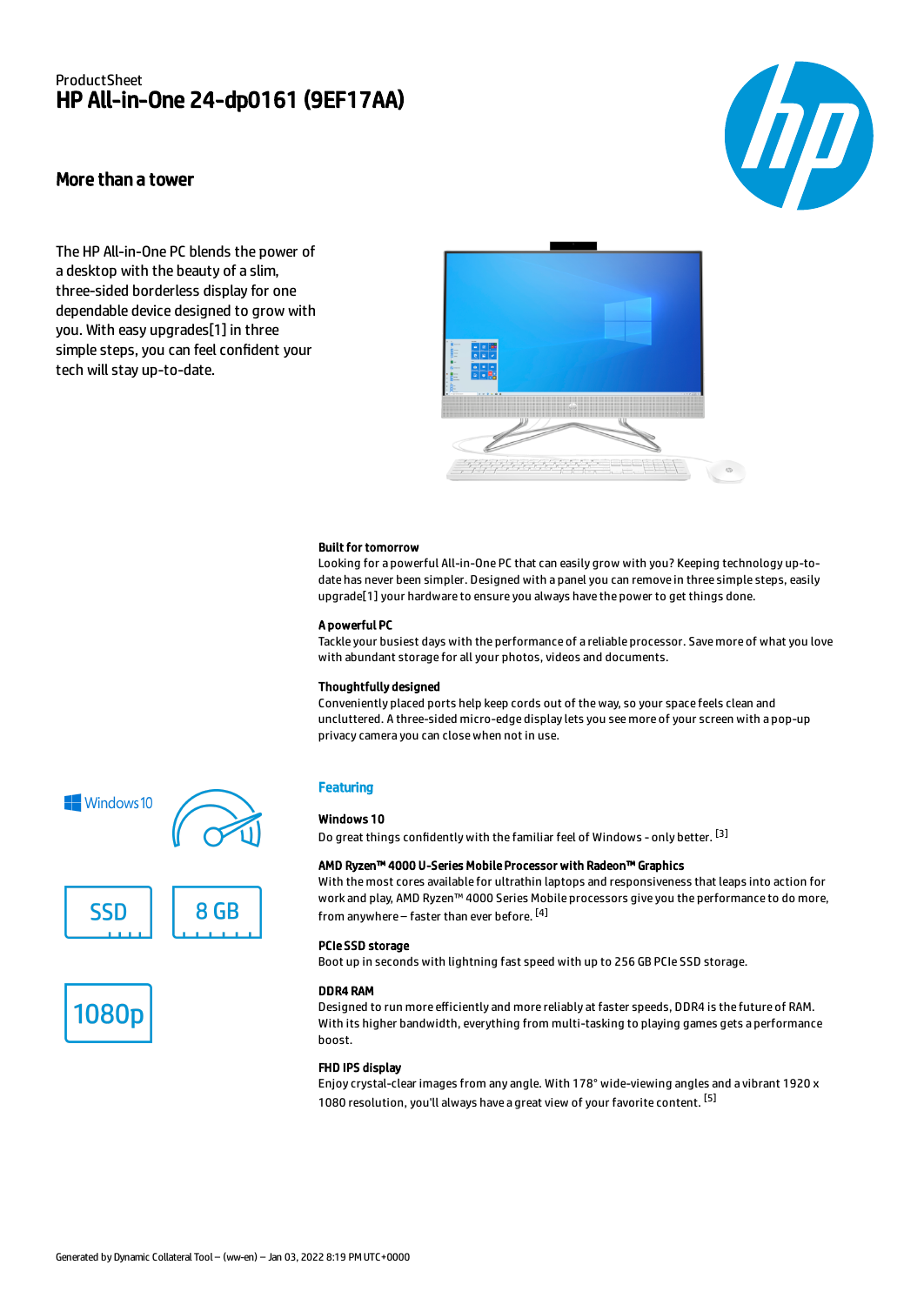## Specifications

| <b>Form factor</b>                           | All-in-One                                                                                                                                                                                                                                                                                                                                              |  |
|----------------------------------------------|---------------------------------------------------------------------------------------------------------------------------------------------------------------------------------------------------------------------------------------------------------------------------------------------------------------------------------------------------------|--|
| Operating system                             | Windows 10 Home 64 - free upgrade to Windows 11 when available <sup>[38]</sup><br>(This PC comes with Windows 10 and a free Windows 11 upgrade or may be preloaded with Windows 11.<br>The Windows 11 upgrade will be delivered late 2021 into 2022. Timing varies by device. Certain features<br>require specific hardware. See aka.ms/windows11-spec) |  |
| <b>Product color</b>                         | Natural silver                                                                                                                                                                                                                                                                                                                                          |  |
| <b>Processor family</b>                      | AMD Ryzen™ 5 processor                                                                                                                                                                                                                                                                                                                                  |  |
| <b>Processor</b>                             | AMD Ryzen™ 5 4500U (2.3 GHz base clock, up to 4.0 GHz max boost clock, 8 MB L3 cache, 6 cores) <sup>[6,7]</sup>                                                                                                                                                                                                                                         |  |
| Memory                                       | 8 GB DDR4-3200 MHz RAM (1 x 8 GB)                                                                                                                                                                                                                                                                                                                       |  |
| <b>Memory Slots</b>                          | 2 SODIMM                                                                                                                                                                                                                                                                                                                                                |  |
| <b>Internal Storage</b>                      | 256 GB PCIe® NVMe™ TLC M.2 SSD                                                                                                                                                                                                                                                                                                                          |  |
| <b>Memory card device</b>                    | HP 3-in-1 Media Card Reader                                                                                                                                                                                                                                                                                                                             |  |
| <b>Graphics</b>                              | <b>Discrete</b>                                                                                                                                                                                                                                                                                                                                         |  |
| <b>Graphics</b>                              | Integrated                                                                                                                                                                                                                                                                                                                                              |  |
| <b>Graphics (integrated)</b>                 | AMD Radeon™ Graphics                                                                                                                                                                                                                                                                                                                                    |  |
| <b>Display</b>                               | 60.5 cm (23.8") diagonal, FHD (1920 x 1080), touch, IPS, three-sided micro-edge, anti-glare, 250 nits, 72% NTSC                                                                                                                                                                                                                                         |  |
| <b>Display</b>                               | 23.8" diagonal, FHD (1920 x 1080), touch, IPS, three-sided micro-edge, anti-glare, 250 nits, 72% NTSC                                                                                                                                                                                                                                                   |  |
| <b>Audio</b>                                 | Dual 2 W speakers                                                                                                                                                                                                                                                                                                                                       |  |
| Minimum dimensions ( $W \times D \times H$ ) | 54.08 x 20.45 x 40.93 cm                                                                                                                                                                                                                                                                                                                                |  |
| Minimum dimensions ( $W \times D \times H$ ) | 21.29 x 8.05 x 16.12 in                                                                                                                                                                                                                                                                                                                                 |  |
| Weight                                       | 5.85 kg                                                                                                                                                                                                                                                                                                                                                 |  |
|                                              |                                                                                                                                                                                                                                                                                                                                                         |  |
| Weight                                       | 12.9 lb                                                                                                                                                                                                                                                                                                                                                 |  |
| Keyboard                                     | USB white wired keyboard and mouse combo                                                                                                                                                                                                                                                                                                                |  |
| Camera                                       | HP True Vision 1080p FHD privacy camera with integrated dual array digital microphones                                                                                                                                                                                                                                                                  |  |
| Video connectors                             | 1 HDMI 1.4                                                                                                                                                                                                                                                                                                                                              |  |
| Ports                                        | 1 SuperSpeed USB Type-A 5Gbps signaling rate                                                                                                                                                                                                                                                                                                            |  |
| <b>Expansion slots</b>                       | 2 M.2 (1 for SSD, 1 for WLAN)                                                                                                                                                                                                                                                                                                                           |  |
| Ports                                        | 2 SuperSpeed USB Type-A 5Gbps signaling rate; 2 USB 2.0 Type-A; 1 HDMI-out 1.4; 1 headphone/microphone<br>combo; 1 RJ-45                                                                                                                                                                                                                                |  |
| Package dimensions (W x D x H)               | 49.7 x 23.5 x 65.6 cm                                                                                                                                                                                                                                                                                                                                   |  |
| Package weight                               | 9 kg                                                                                                                                                                                                                                                                                                                                                    |  |
| <b>Network interface</b>                     | Integrated 10/100/1000 GbE LAN                                                                                                                                                                                                                                                                                                                          |  |
| Wireless                                     | Realtek 802.11a/b/g/n/ac (1x1) Wi-Fi® and Bluetooth® 4.2 combo                                                                                                                                                                                                                                                                                          |  |
| Power supply type                            | 65 W Smart AC power adapter                                                                                                                                                                                                                                                                                                                             |  |
| <b>Security management</b>                   | Kensington MicroSaver lock slot                                                                                                                                                                                                                                                                                                                         |  |
| Software included                            | McAfee LiveSafe™                                                                                                                                                                                                                                                                                                                                        |  |
| <b>Software - Productivity &amp; finance</b> | 1 month trial for new Microsoft 365 customers <sup>[24]</sup>                                                                                                                                                                                                                                                                                           |  |
| <b>Cloud service</b>                         | 25 GB Dropbox storage for 12 months[1]                                                                                                                                                                                                                                                                                                                  |  |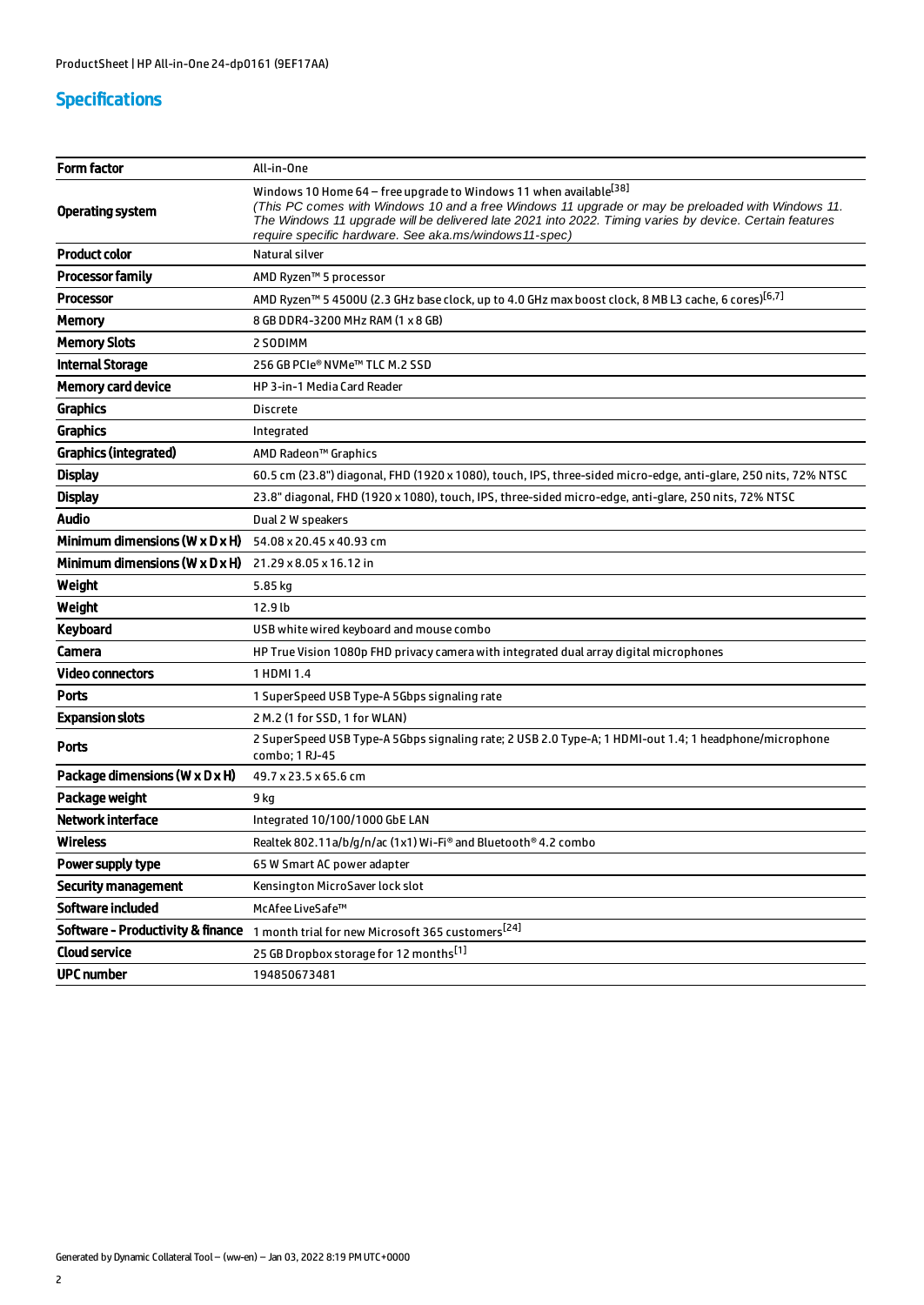# Top Recommended Displays, Accessories and Services

| <b>Keyboard and Mouse Kits</b>              |                |  |
|---------------------------------------------|----------------|--|
| HP Pavilion Wireless Keyboard and Mouse 800 | 4CE99AA        |  |
| HP Pavilion Keyboard and Mouse 200          | 9DF28AA        |  |
| HP Wired Keyboard and Mouse 160             | 6HD76AA        |  |
| Mice                                        |                |  |
| <b>HP 220 Wireless Mouse</b>                | 3FV66AA        |  |
| <b>HP Wireless Mouse 200</b>                | <b>X6W31AA</b> |  |
| <b>Headsets</b>                             |                |  |
| HP Earbuds Black Headset 150                | X7B04AA        |  |

Generated by Dynamic Collateral Tool – (ww-en) – Jan 03, 2022 8:19 PM UTC+0000